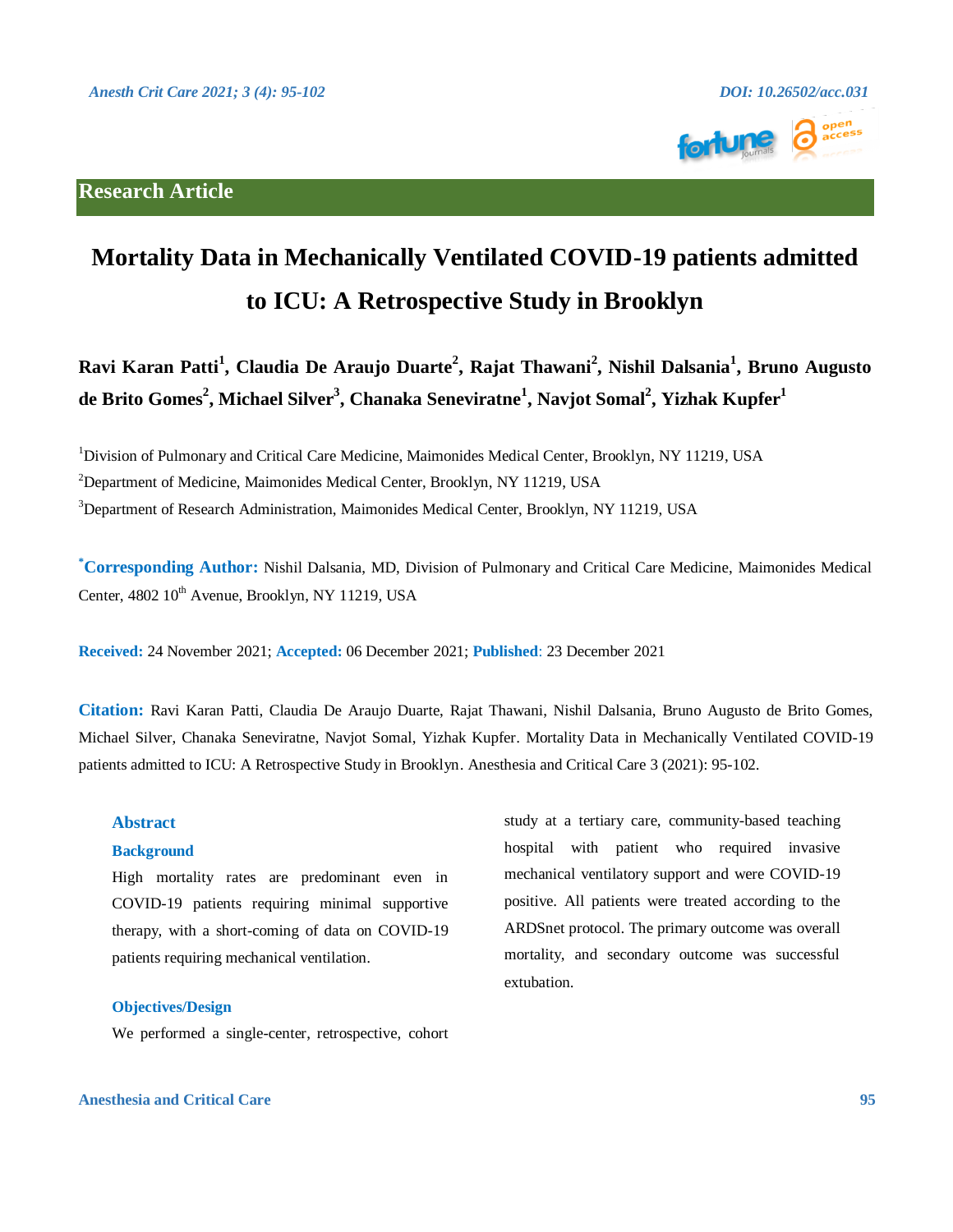#### **Results**

A total of 72 COVID-19 positive intubated patients were included. Twenty-six (36.1%) patients died within the first 15 days of hospital admission; thirtyeight (52.7%) died within 28 days, and thirty-nine (54.2%) died within 29 days. A total of 22 patients (30.5%) were successfully extubated. 15 patients (20.8%) who required reintubation or could not be extubated further underwent tracheostomy.

#### **Conclusions**

Mortality of critically ill COVID-19 patients requiring mechanical ventilatory support is high, our observed mortality rate (54.2%) was significantly lower than currently published reports. We believe our rate to be a consequence of intubation in conjunction with adherence to ARDSnet protocol. We also observed patients with hyperlipidemia, higher CRP, renal failure, or those requiring vasopressor use had worse outcomes.

**Keywords:** Coronavirus; SARS-CoV-2; Acute Respiratory Distress Syndrome; Mortality Rate; Mechanical Ventilation

#### **1. Introduction**

In early December 2019, a novel acute respiratory illness, now known as Coronavirus Disease 2019 (COVID-19) emerged in Wuhan district of Hubei province in China [1]. Clinical presentation of the viral disease ranges from asymptomatic to severe hypoxemic respiratory failure leading to acute respiratory distress syndrome (ARDS) [2], designating the disease as severe acute respiratory syndrome coronavirus 2 (SARS-CoV-2). Even with

#### **Anesthesia and Critical Care 96**

ongoing research worldwide, to date there are no specific proven treatments. The main goal is to provide rational and effective respiratory support to achieve appropriate oxygenation [3]. Mechanical ventilation is the standard treatment of care for critically ill patients infected with SARS-CoV-2 [4]. An estimated 2.3% of these patients need tracheal intubation. Despite all adequate support, reported mortality rate is still very high [3,4]. The COVID-19 pandemic has spread rapidly across the United States (US) becoming the leading country by number of people infected and associated deaths [5,6]. As of April  $20<sup>th</sup>$ , 2020, the rate of infection in New York (NY) has exceeded every other state constituting more than 30% of all of the US cases [7]. Those who received mechanical ventilation in NY have a reported mortality rate of 88.1% [7]. High mortality rates are predominantly due to severity and rapid spread of the illness associated with the virus [3]. Significant differences have been noted in the clinical and demographic features of COVID-19 patients in many regions of the world [6]. Those particularities, as well as distinct local practices, have been shown to play a major role in determining clinical outcomes [8]. There is a lack of data despite increased incidence, in high population density areas [3]. Detailed data on demographic characteristics, underlying medical conditions, and potential interventions for hospitalized patients with COVID-19 are needed to conjugate prevention strategies and community specific interventions [5,9]. In order to improve care and to reduce mortality, we highlight the need for studies to assess mechanisms behind increased disease severity. Thus, we report an analysis of retrospective data on 72 patients who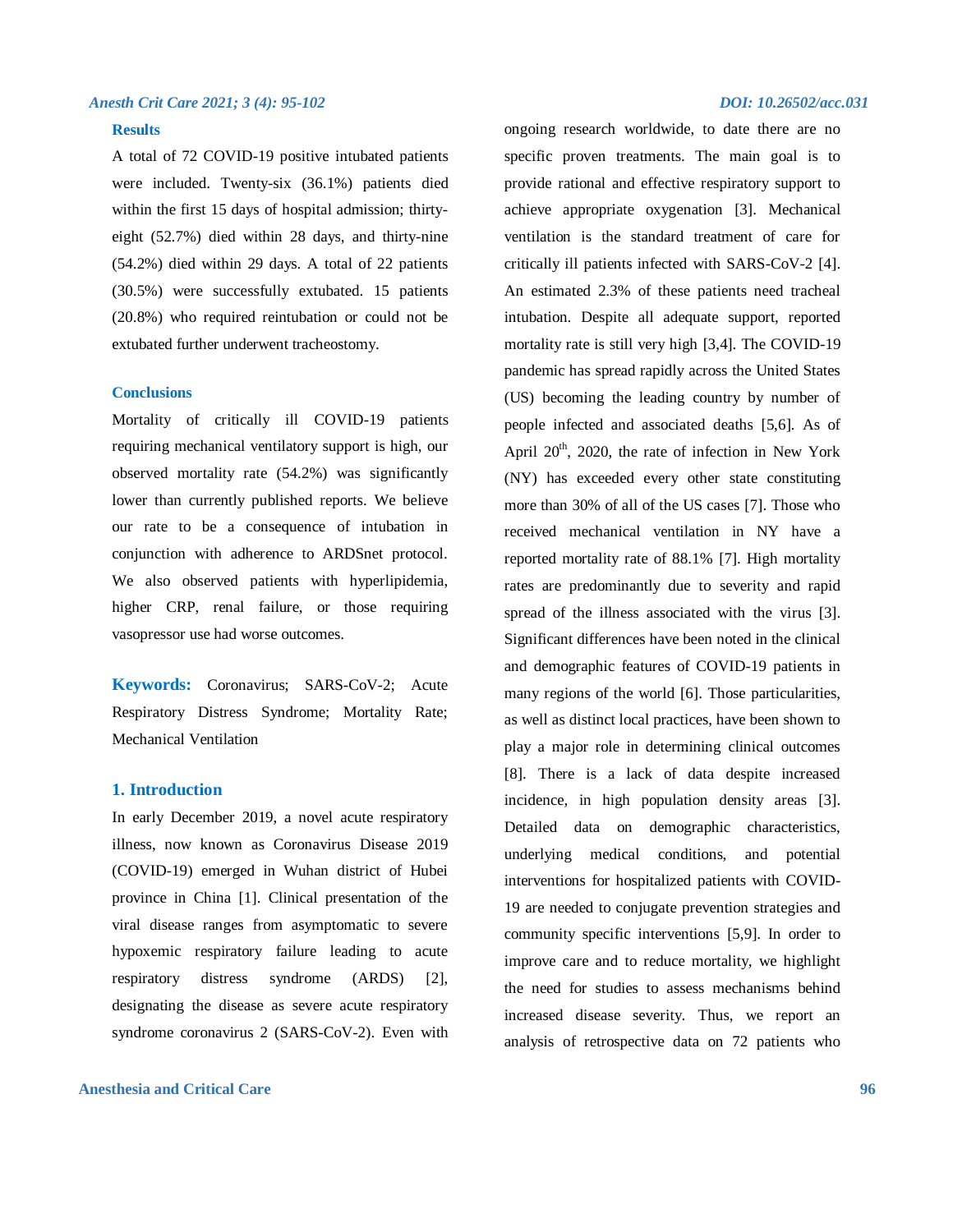received invasive mechanical ventilation admitted to a large community medical intensive care unit in Borough Park, Brooklyn, New York. We aim to describe possible risk factors and pharmacological interventions associated with positive results; thereby proposing interventions which can potentially improve overall outcomes.

#### **2. Materials and Methods**

#### **2.1 Study design and participants**

This single-center, retrospective, cohort study was performed at Maimonides Medical Center - a tertiary care, community-based teaching hospital in Brooklyn. All patients admitted to the Medical Intensive Care Unit (MICU) between March 13 and April 30, 2020 who required invasive mechanical ventilatory support was included. Laboratory confirmation of COVID-19 was performed with reverse transcriptase polymerase chain reaction (RT-PCR) test on nasopharyngeal swab. All the participants tested positive. All patients who tested positive for COVID-19 and not admitted to MICU; admitted to overflow ICUs and general medical floors; placed on ECMO; or requiring any noninvasive form of respiratory support such as: nasal cannula, non-rebreather, high flow nasal cannula, non-invasive mechanical ventilation were excluded from the study. All the patients enrolled in the study were treated according to the ARDSnet protocol, maintaining a low tidal volume (4-6ml/kg Ideal body weight). The tidal volume was only increased when any of the patients developed severe respiratory acidosis. Due to limited availability of resources including nursing staff and respiratory therapists,

#### **Anesthesia and Critical Care 97**

patients were proned when the ratio of partial pressure of arterial oxygen divided by the percentage of inspired oxygen (PaO2/FiO2) was less than 100mmHg. The study was approved by the Institutional Research Board at Maimonides Medical Center, and the requirement for informed consent was waived due to the retrospective nature of the study.

#### **2.2 Data collection**

We performed a detailed review of electronic medical records and extracted demographic, clinical and laboratory data. There was no missing information. The parameters included age  $(\geq 18$  to 44, 45-64, 65-74 and  $\geq$  75 years-old); gender (male or female); ethnicity (African American, Asian, Caucasian, and Hispanic or Latino); comorbidities (hypertension, diabetes mellitus, hyperlipidemia, chronic cardiac disease, chronic pulmonary disease, chronic renal disease, malignancy and others which included neurologic, psychiatric and rheumatologic disorders, e.g.); previous use of non-steroidal anti-inflammatory drugs, angiotensin-converting-enzyme inhibitors or angiotensin II receptor blockers; body mass index  $(<18.5; 18.5 - 24.9, 25-29.9, 30-34.9; 35-39.9$  or  $\geq$ 40); highest value of C-reactive protein (CRP), creatinine and blood urea nitrogen (BUN); lowest value of the ratio of partial pressure of arterial oxygen divided by the percentage of inspired oxygen (PaO2/FiO2); usage of vasopressors and requirement for dialysis. Systemic shock and requirement for vasopressors were defined by presence of mean arterial pressure lower than 60mmHg and lack of response to fluid resuscitation, respectively.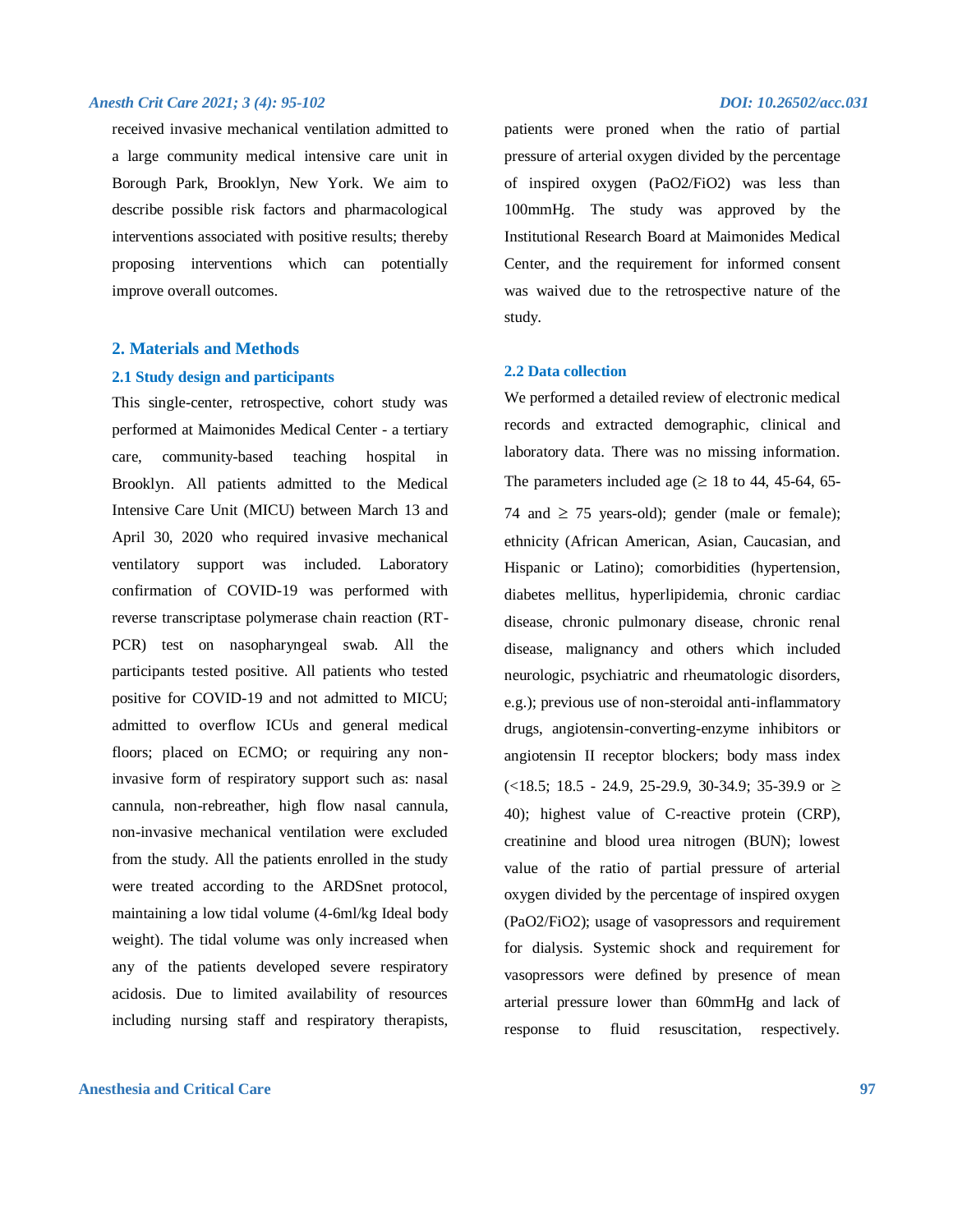Hemodialysis indication was individualized and based on trend of BUN and creatinine and electrolytes abnormalities.

#### **2.3 Outcomes**

The primary outcome was overall mortality. Secondary outcome was successful extubation (defined by ability to sustain spontaneous breath and no need for reintubation within 72 hours).

#### **2.4 Statistical analysis**

An exploratory analysis was performed with the aim of finding the association between all variables to both outcomes in an attempt to determine predictors for successful extubation and death. Asthere was no formal hypothesis as well as COVID-19 being a novel virus with little historical data, the analyses were unpowered, and the sample size was based on the maximum number of patients based on the expanded capacity of the medical ICU.

Univariable logistic regression models were created for each predictor variable and outcome. Age and BMI were categorized. These sub-categories were further analyzed using contrasts to determine pairwise category differences.

Odds ratios with 95% confidence intervals are presented in tables 1 and 2. P-values for the logistic regression models were wald-chi-squares and z-tests for the contrasts. A p-value  $\langle 0.05 \rangle$  was considered statistically significant, and analyses were not adjusted for multiple comparisons. All statistical analyses were performed SAS Version 9.4, Cary, NC.

#### **Anesthesia and Critical Care 98**

#### **3. Results**

Our final sample included 72 intubated patients. Twenty-six (36.1%) patients died within the first 15 days of hospital admission; thirty-eight (52.7%) died within 28 days, and thirty-nine (54.2%) died within 29 days. All deaths occurred within one month of hospital admission. Out of 39 patients who expired; 16 (41.1%) were admitted to the medical ICU in March and 23 (58.9%) in April. A total of 22 patients (30.5%) were successfully extubated. Those who later required reintubation or couldn't be extubated and further underwent a tracheostomy were 15 in total (20.8%). Patients with hyperlipidemia (OR  $(0.282 (0.08 - 0.97))$ , elevated CRP (OR 1.083 (1.01 – 1.152)), elevated BUN (OR 1.02 (1.00 – 1.03)), requiring vasopressors (OR  $4.25$  (1.15 – 15.59)), low PaO2/FiO2 ratio (OR 0.988 (0.97 – 0.99)) had a statistically significant higher overall mortality rate.

#### **3.1 Demographic and clinical parameters**

All parameters which were studied are summarized in table 1. Mean age was 63.9 years and 31.9% were female. A total of forty-six (63.8%) patients were obese [body mass index (BMI)  $\geq$ 30 kg/m<sup>2</sup>]. Fiftyseven patients (79.16%) had at least one comorbidity. Those who died had at least one comorbidity and/or were obese.

#### **3.2 Laboratory and treatment data**

All patients developed elevated CRP levels, mean of 28.34mg/dl  $(\pm 11.5 \text{mg/dl})$ . Sixteen (22.2%) patients did not develop an abnormal serum creatinine (defined by  $\geq 1.2$ mg/dl). Among those who did, the mean serum creatinine was  $4.3 \text{mg/dl}$  ( $\pm 2.88 \text{mg/dl}$ )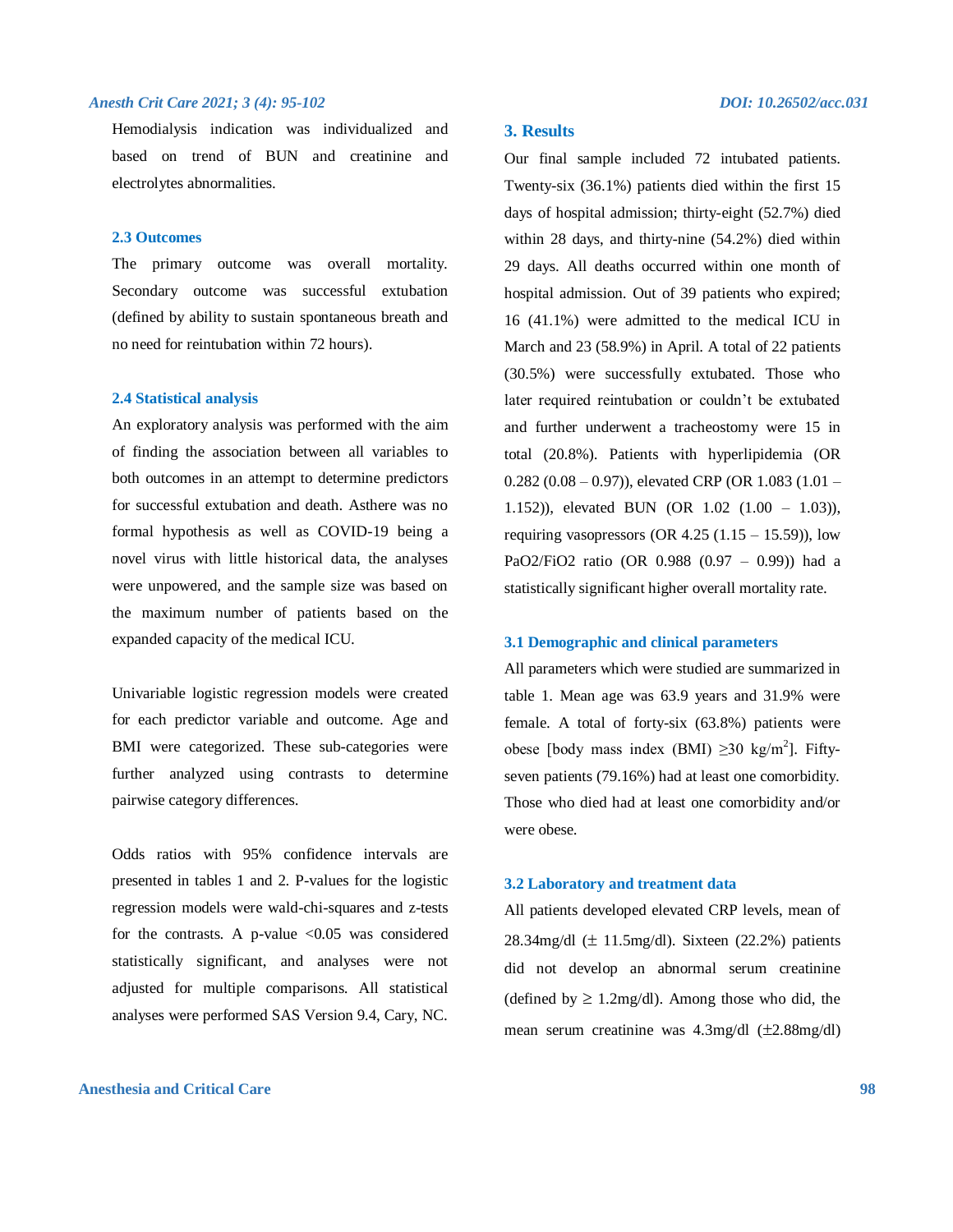and the BUN was  $86$ mg/dl ( $\pm 40.46$ mg/dl). A total of 22 (30.5%) participants required hemodialysis and 51 (70.8%) required the use of vasopressors. According to the Berlin Definition Criteria for ARDS10, thirtyfour patients (47.2%) developed a severe form of ARDS (PaO2/FiO2 ratio < 100mmHg). The mean

ratio was  $122.65$ mmHg  $(\pm 60.6$ mmHg). Due to limited availability of resources during the pandemic, the PaO2/FiO2 of <100mmHg and not <150mmHg was followed to prone the patients. The findings are summarized in table 2.

|                 |                       |                                               |                                           | <b>Primary Outcome</b> |                                  | <b>Secondary Outcome</b> |                                      |
|-----------------|-----------------------|-----------------------------------------------|-------------------------------------------|------------------------|----------------------------------|--------------------------|--------------------------------------|
| <b>Variable</b> |                       | <b>Total</b><br><b>Patients</b><br>$(n = 72)$ | <b>Effect</b>                             | p-Value                | <b>Odds</b><br>Ratio<br>(95% CI) | p-Value                  | <b>Odds Ratio</b><br>(95% CI)        |
| Age             | $18 - 44$             | 6(8.3%)                                       | Age 18-44 vs<br>$45 - 64$                 | 0.4167                 | 0.375(0.03)<br>$-3.99$           | 0.2648                   | $3.667(0.37 -$<br>35.97)             |
|                 | $45 - 64$             | $26(36.1\%)$                                  | Age 45-64 vs<br>18-44                     | 0.4167                 | 0.375(0.03)<br>$-3.99$           | 0.2648                   | $3.667(0.37 -$<br>35.97)             |
|                 | $65 - 74$             | 25 (34.7%)                                    | Age 65-74 vs<br>18-44                     | 0.7274                 | 0.65(0.05)<br>$-7.32$            | 0.7014                   | $1.5\overline{79}$ (0.15 –<br>16.30) |
|                 | $\geq 75$             | 15 (20.8%)                                    | $Age \geq 75$ vs<br>18-44                 | 0.472                  | $3(0.15 -$<br>59.88)             | 0.6301                   | $1.818(0.16 -$<br>20.71)             |
| Gender          | Male<br>Female        | 49 (68.1%)<br>23 (31.9%)                      | Male vs Female                            | 0.8487                 | 0.879 (0.23)<br>$-3.31)$         | 0.1071                   | $0.422(1.47 -$<br>1.20)              |
| Race            | African<br>Americans  | $8(11.1\%)$                                   | African<br>American vs<br>Asian           | 0.9432                 | $1.1(0.08 -$<br>15.15)           | 0.3691                   | $0.417(0.06 -$<br>2.81)              |
|                 | Asians                | $15(20.8\%)$                                  | Asian vs<br>African<br>American           | 0.9432                 | $1.1(0.08 -$<br>15.15)           | 0.3691                   | $0.417(0.06 -$<br>2.81)              |
|                 | Caucasian             | 42 (58.3%)                                    | Caucasian vs<br>African<br>American       | 0.428                  | $0.4(0.04 -$<br>3.85)            | 0.615                    | $0.667(0.13 -$<br>3.23)              |
|                 | Hispanic or<br>Latino | 7(9.7%)                                       | Hispanic/Latino<br>vs African<br>American | 0.7483                 | $0.6(0.02 -$<br>13.58)           | 0.4499                   | $2.222(0.28 -$<br>17.63)             |
| BMI             | < 18.5                |                                               | $<$ 18.5 vs 18.5 –<br>24.9                | 0.9881                 | >999.999<br>$(<0.01 -$<br>>999   | 0.9869                   | < 0.001<br>$(<0.01 -$<br>>999        |
|                 | $18.5 - 24.9$         |                                               | $18.5 - 24.9$ vs<br>< 18.5                | 0.9881                 | >999.999<br>$(<0.01 -$<br>>999   | 0.9869                   | < 0.001<br>$(<0.01 -$<br>>999        |
|                 | 25-29.9               |                                               | $25-29.9$ vs $18.5$<br>$-24.9$            | 0.6784                 | 1.75(0.12)<br>$-24.65$           | 0.5293                   | $0.5(0.05 -$<br>4.33)                |
|                 | $30 - 34.9$           |                                               | 30-34.9 vs 18.5<br>$-24.9$                | $\mathbf{1}$           | $1(0.07 -$<br>13.01)             | 0.4885                   | $0.474(0.05 -$<br>3.92)              |
|                 | $35 - 39.9$           |                                               | $35 - 39.9$ vs<br>$18.5 - 24.9$           | 0.8804                 | 1.25 (0.06)<br>$-22.87$          | 0.4822                   | $0.4(0.03 -$<br>5.15)                |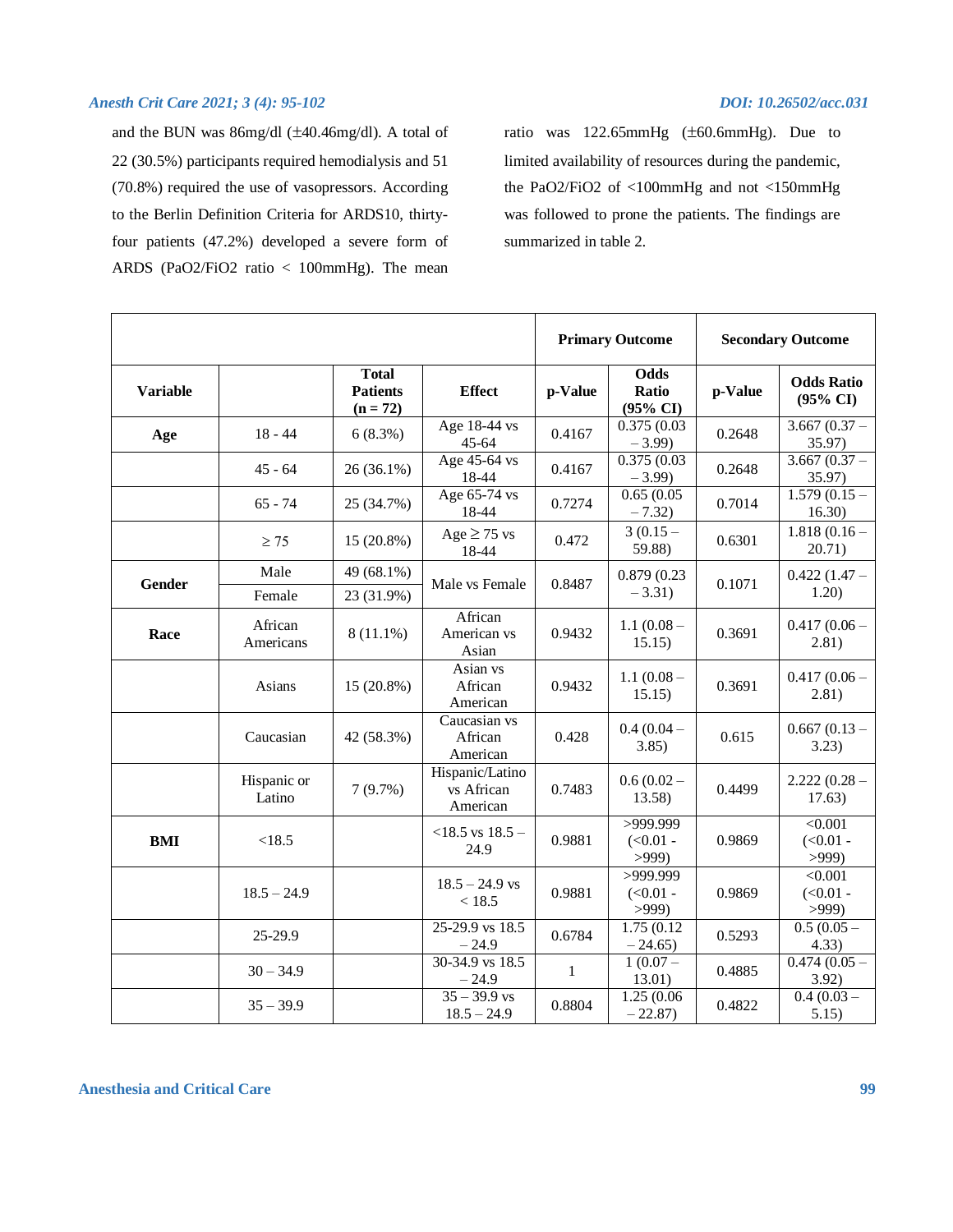|                                                       | $\geq 40$                   |              | $\geq$ 40 vs 18.5 –<br>24.9 | 0.5771 | $2.5(0.1 -$<br>62.60)          | 0.236  | $0.222(0.01 -$<br>2.67)       |
|-------------------------------------------------------|-----------------------------|--------------|-----------------------------|--------|--------------------------------|--------|-------------------------------|
| <b>Comorbidities</b>                                  |                             | 57 (79.1%)   | Presence vs<br>Absence      | 0.9674 | 1.031 (0.23)<br>$-4.54$        | 0.7931 | $0.85(0.25 -$<br>(2.86)       |
|                                                       | Hypertension                | 42 (58.3%)   | Presence vs<br>Absence      | 0.4782 | 0.639(0.18)<br>$-2.20$         | 0.9312 | $1.046(0.37 -$<br>(2.89)      |
|                                                       | <b>Diabetes</b><br>Mellitus | 30 (41.6%)   | Presence vs<br>Absence      | 0.7939 | 1.174 (0.35)<br>$-3.91$ )      | 0.9312 | $0.956(0.34 -$<br>2.64)       |
|                                                       | Hyperlipidemia              | $21(29.1\%)$ | Presence vs<br>Absence      | 0.0455 | 0.282(0.08)<br>$-0.97$         | 0.3748 | $1.626(0.55 -$<br>4.76)       |
|                                                       | Chronic Lung<br>Disease     | 13 (18%)     | Presence vs<br>Absence      | 0.6295 | 0.686(0.14)<br>$-3.17$         | 0.0514 | $3.422(0.99 -$<br>11.80)      |
|                                                       | Chronic<br>Cardiac disease  | 13 (18%)     | Presence vs<br>Absence      | 0.8003 | 0.824(0.18)<br>$-3.70$         | 0.4962 | $1.544(0.44 -$<br>5.39)       |
|                                                       | Chronic Renal<br>Disease    | $3(4.1\%)$   | Presence vs<br>Absence      | 0.9798 | >999.999<br>$(<0.01 -$<br>>999 | 0.9787 | < 0.001<br>$(<0.01 -$<br>>999 |
|                                                       | Malignancy                  | $5(6.9\%)$   | Presence vs<br>Absence      | 0.9766 | >999.999<br>$(<0.01 -$<br>>999 | 0.6001 | $0.548(0.05 -$<br>5.20)       |
|                                                       | Others                      | 16(22.2%)    | Presence vs<br>Absence      | 0.5954 | 1.575 (0.29)<br>$-8.42$        | 0.5856 | $0.704(0.19 -$<br>2.48)       |
| <b>Previous use</b><br>of NSAID/<br><b>ACE-i/ARBS</b> |                             | 24 (33.3%)   | Yes vs No                   | 0.5626 | 0.696(0.20)<br>$-2.37$         | 0.7177 | $1.214(0.42 -$<br>3.47)       |

**Table 1:** Demographic and clinical parameters

|                                 | <b>Primary Outcome</b> |                       | <b>Secondary Outcome</b> |                       |  |
|---------------------------------|------------------------|-----------------------|--------------------------|-----------------------|--|
| <b>Variable</b>                 | p-Value                | Odds Ratio (95% CI)   | p-Value                  | Odds Ratio (95% CI)   |  |
| <b>Highest CRP level</b>        | 0.0101                 | $1.083(1.01 - 1.152)$ | 0.0105                   | $0.937(0.89-0.98)$    |  |
| <b>Highest BUN level</b>        | 0.0269                 | $1.02(1.00 - 1.03)$   | 0.0024                   | $0.975(0.95-0.99)$    |  |
| <b>Highest Creatinine level</b> | 0.1501                 | $1.178(0.94 - 1.47)$  | 0.0087                   | $0.695(0.53-0.91)$    |  |
| Received Hemodialysis           | 0.4896                 | $1.586(0.42 - 5.87)$  | 0.1382                   | $0.395(0.11-1.34)$    |  |
| Required vasopressors           | 0.0292                 | $4.25(1.15-15.59)$    | 0.1502                   | $0.456(0.15-1.32)$    |  |
| Lowest PaO2/FiO2                | 0.0196                 | $0.988(0.97-0.99)$    | 0.0019                   | $1.015(1.00 - 1.025)$ |  |

**Table 2:** Laboratory and treatment data

### **4. Discussion**

In this study, we investigated 72 critically ill patients with confirmed COVID-19 pneumonia requiring mechanical ventilation. As compared with reported mortality rates of 62% (Wuhan, China), 67%

(Washington State, USA) [8], and 88% (New York, USA) [7], we hereby present our mortality rate of 54.2% (or our 28-day mortality rate of 52.7%). This study took place in a large community hospital located in a pandemic epicenter area. We attribute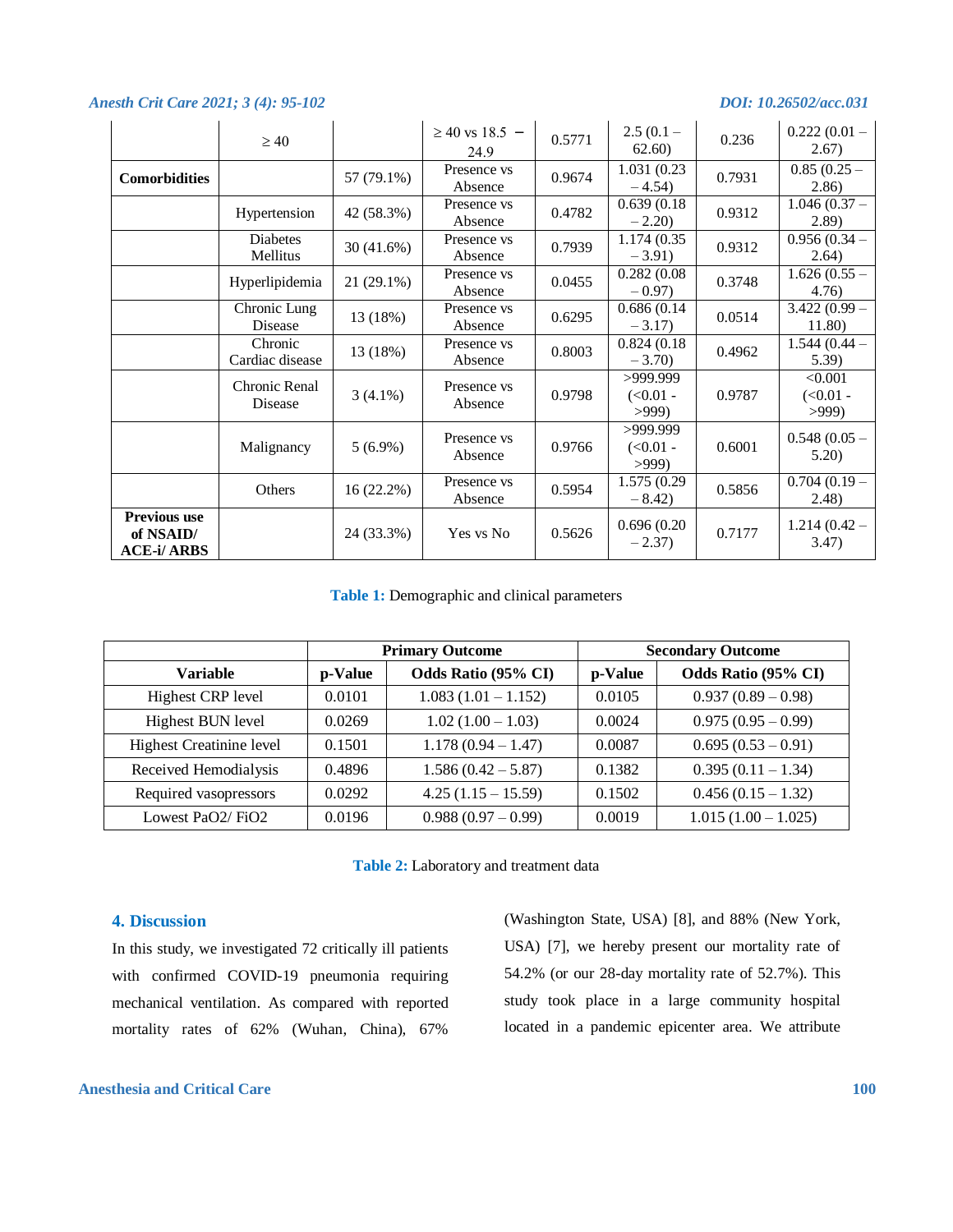our relative low mortality rate to the combination of intubation and usage of ARDSnet protocol [11,12]. Through detailed data analysis of demographic characteristics and underlying medical conditions, significant connections with clinical outcomes were established. We found younger patients who had higher BMI had a worse clinical outcome, reinforcing the already known correlation of obesity and severe disease [2]. Despite this, neither age nor BMI significantly correlated with mortality or successful extubation rates. Although the literature recognizes a linear relationship between elderly and obese patients with severity of disease [5,7], we found that among those who were already intubated (critically ill) the above risk factors did not predict outcomes. The same findings are also applicable to gender and race. Chronic conditions such as underlying lung disease, cardiovascular disease, diabetes mellitus, and hypertension also seem to increase the risk for severe COVID-19 [2,4]. Otherwise, we found only hyperlipidemia was strongly associated with risk of death, and not extubation failure. In regard to laboratory data, we identified statistically significant predictors for worse outcomes. Patients with higher CRP levels, BUN, and creatinine during hospitalization were at increased risk of death and lower successful extubation rates. The same association applies to those who had lower PaO2/ FiO2 ratios, reestablishing findings from Wuhan, China [4]. Emerging therapies along with supportive therapy, is the consensus for treatment worldwide [3]. In our cohort, 22 (30.5%) participants required hemodialysis. However, this requirement did not correlate with outcomes. Hemodialysis did not predict death, liberation of ventilator, or

#### **Anesthesia and Critical Care 101**

tracheostomy. The majority (70.8%) received vasopressors, typically associated with greater mortality, but not with failed extubation. We find these results to be unique, given no available data on dialysis or vasopressors usage for comparison to our knowledge. Our study has some limitations. First, our sample size of 72 patients is rather small. Yet, we aimed to analyze an exclusive cohort, limited to only intubate patients. This adds reliability as these patients are suffering from the highest disease severity. We hope the findings presented here will encourage a larger cohort study. Second, this study was performed in a single-center. However, this fact could potentially reduce bias on protocol adherence. Third, this is a retrospective study. Our data permit a preliminary assessment of mortality and successful extubation rates in patients with COVID-19 who are mechanically ventilated. Larger studies are needed to overcome our limitations, and further our knowledge regarding this disease. In conclusion, although the mortality of critically ill patients is still high, our rate was significantly lower when compared to other studies. We believe this was a consequence of intubation in conjunction with the usage of the ARDSnet protocol. We also observed patients with hyperlipidemia, higher CRP, renal failure, or those requiring vasopressor use had worse outcomes.

#### **Acknowledgements and conflicts of interest**

No funding or contributions other than aforementioned authors were used for this study. All authors above have no conflicts of interest. Study protocols were approved by the Maimonides Medical Center Institutional Review Board (IRB),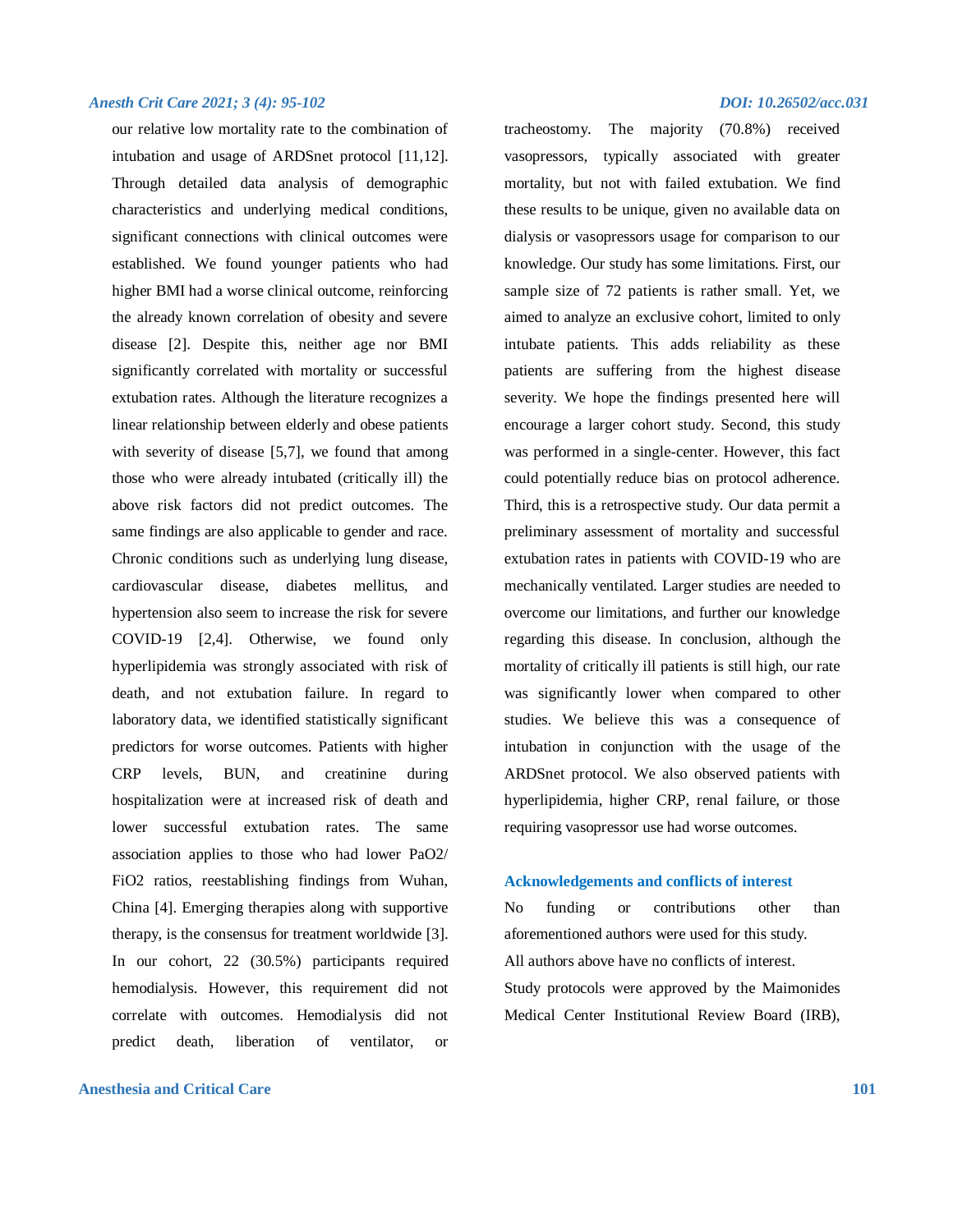and informed consent was waived by the IRB. All data collection was completed after IRB approval.

#### **References**

- 1. Chen Q, Zheng Z, Zhang C, et al. Clinical characteristics of 145 patients with corona virus disease 2019 (COVID-19) in Taizhou, Zhejiang, China. Infection (2020).
- 2. Kalligeros M, Shehadeh F, Mylona EK, et al. Association of obesity with disease severity among patients with COVID-19. Obesity (Silver Spring) (2020).
- 3. Yao W, Wang T, Jiang B, et al. Emergency tracheal intubation in 202 patients with COVID-19 in Wuhan, China: lessons learnt and international expert recommendations. Br J Anaesth (2020).
- 4. Yang X, Yu Y, Xu J, et al. Clinical course and outcomes of critically ill patients with SARS-CoV-2 pneumonia in Wuhan, China: a single-centered, retrospective, observational study. Lancet Respir Med 8 (2020): 475-481.
- 5. Gold JAW, Wong KK, Szablewski CM, et al. Characteristics and Clinical Outcomes of Adult Patients Hospitalized with COVID-19 - Georgia, March 2020. MMWR Morb Mortal Wkly Rep 69 (2020): 545-550.
- 6. Aggarwal S, Garcia-Telles N, Aggarwal G, et al. Clinical features, laboratory characteristics, and outcomes of patients

No prior presentations of the data and no patients have been reported in other submissions the authors or anyone else.

- hospitalized with coronavirus disease 2019 (COVID-19): Early report from the United States. Diagnosis (Berl) 7 (2020): 91-96.
- 7. Richardson S, Hirsch JS, Narasimhan M, et al. Presenting Characteristics, Comorbidities, and Outcomes Among 5700 Patients Hospitalized With COVID-19 in the New York City Area. JAMA (2020).
- 8. Phua J, Weng L, Ling L, et al. Intensive care management of coronavirus disease 2019 (COVID-19): challenges and recommendations. Lancet Respir Med 8 (2020): 506-517.
- 9. Team C-I. Clinical and virologic characteristics of the first 12 patients with coronavirus disease 2019 (COVID-19) in the United States. Nat Med (2020).
- 10. Ranieri VM, Rubenfeld GD, Thompson BT, et al. Acute respiratory distress syndrome: the Berlin Definition. JAMA 307 (2012): 2526-2533.
- 11. Thompson BT, Bernard GR. ARDS Network (NHLBI) studies: successes and challenges in ARDS clinical research. Crit Care Clin 27 (2011): 459-468.
- 12. Wilcox SR. Management of respiratory failure due to covid-19. BMJ 369 (2020): 1786.



This article is an open access article distributed under the terms and conditions of the